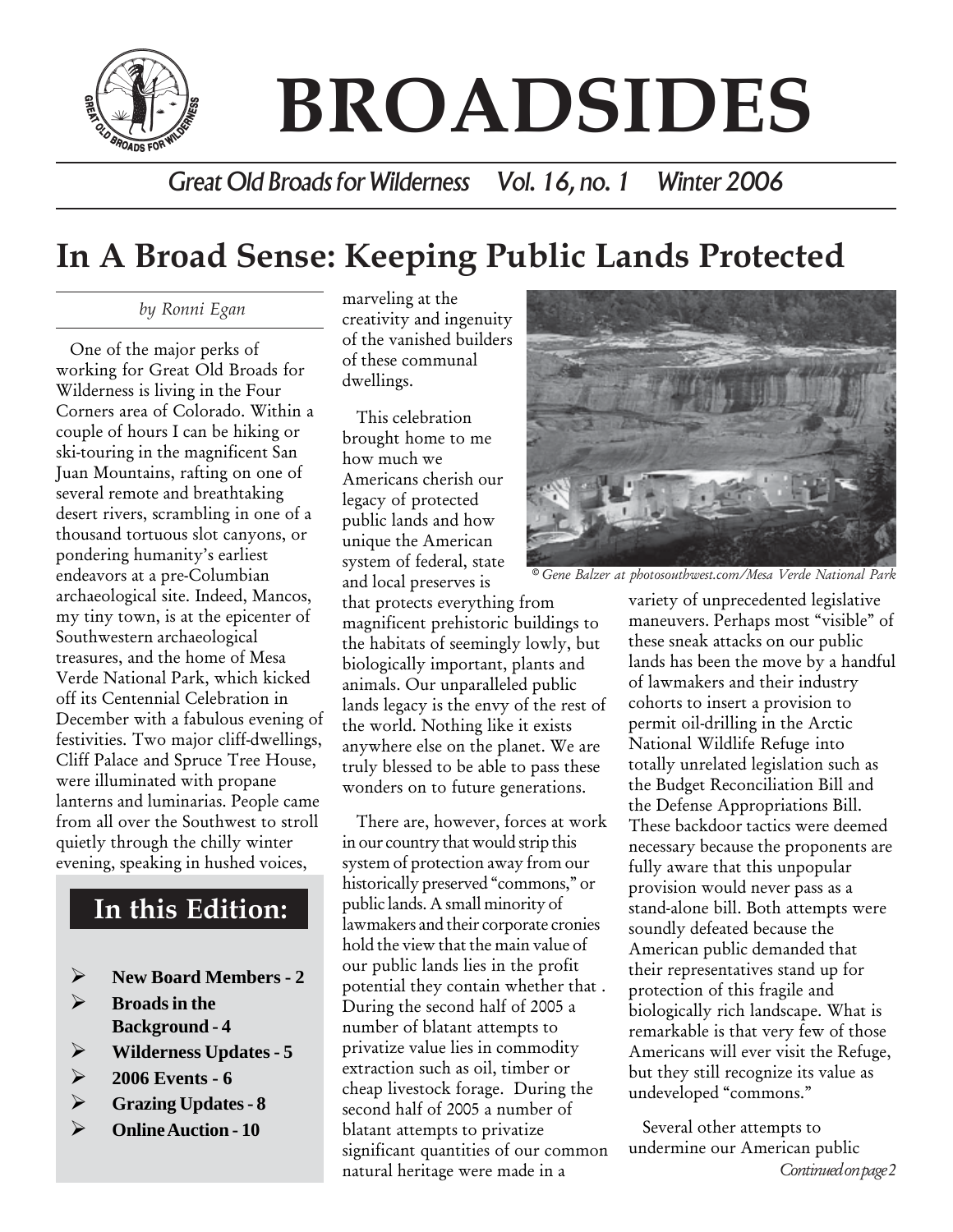#### *Continued from page 1*

lands system included a provision in the House Budget Reconciliation Bill that would have allowed private entities to stake mining claims without having to prove there was any likelihood of minerals present, perform minimal work on the land, and then sell it off for development of virtually any kind. This would have rendered moot almost all of our efforts to maintain protections of water and air quality, wildlife habitat, solitude and scenic values on everything from national forests to wildlife refuges. Another attempt at destroying hard-won environmental protections came with the cynical title of the "Threatened and Endangered Species Recovery Act" which would have eliminated the requirement to protect critical habitat, and allowed land management agencies to harm imperiled species through such activities as dam and road building without first consulting the Fish and Wildlife

#### **Staff**

Veronica Egan, Executive Director Rose Chilcoat, Programs Director Becky Lawlor, *Broadsides* Editor Sue Agranoff, Membership Assistant

#### Board of Directors

Ginger Harmon, Chair, Ketchum, ID Libby Ingalls, Chair, San Francisco, CA Karen Cox, Treasurer, Nevada City, CA Karen Fischer, Fond du Lac, WI Steve Gilbert, Helena, MT Margi Hoffman, Portland, OR Jen Schmidt, Portland, OR Diane Tracy, Salt Lake City, UT

#### Great Old Broads for Wilderness

1911 Main Ave. Suite 272 PO Box 2924, Durango, CO 81302 970-385-9577, fax 970-385-8550 broads@greatoldbroads.org www.greatoldbroads.org

### **In A Broad Sense: Keeping Public Lands Protected**

Service or NOAA Fisheries. Now, we have the latest administration scheme to sell off public lands, which ought to outrage all Americans. The federal government can't pay its bills, so it wants to sell 307,000 acres of National Forest to raise money to help rural counties with schools, roads and other needs over the next five years. This is akin to selling your house to pay off your Mastercard bill!

Fortunately, all of these short sighted maneuvers were met with such intense public opposition that all of them failed. Interestingly, a broad cross section of the public, including hunters, fishermen, environmentalists, motorized and non-motorized recreationists and wildlife enthusiasts rallied together to stop these unprecedented attacks on our treasured public lands. The environmental community is to be commended for exposing these stealthy schemes for what they were. But, as a colleague of mine has

Steve Allen -Boulder, CO Katie Fite - Boise, ID Dave Foreman - Albuquerque, NM Dottie Fox - Old Snowmass, CO Maggie Fox -Boulder, CO Fred Goodsell - Ajo, AZ Vicky Hoover - San Francisco, CA Fran Hunt - Arlington, VA Cecelia Hurwich - Berkeley, CA Dale & Frandee Johnson - Boulder, CO Linda Liscom - Kenwood, CA Chuck & MB McAfee - Lewis, CO Liz McCoy - Salt Lake City, UT Sarah Michael - Sun Valley, ID Erin Moore - Bellingham, WA Edie Pierpont, Santa Fe, NM Marilyn Price-Reinbolt - Embudo, NM Cindy Shogan - Washington, DC Susan Tixier - Embudo, NM Liz Thomas - Moab, UT Joro Walker - Salt Lake City, UT Melyssa Watson - Durango, CO

Advisory Board

remarked, "*They* only have to win once: *we* have to win over and over again!" In other words, we can expect all of these specters and more to reappear in 2006 and beyond, so we can't relax our vigilance for a moment. The only real protection for much of our remaining special roadless, undeveloped places is for them to be designated Wilderness Areas, a concept that is largely absent in the current political climate.

 Great Old Broads is becoming a stronger, more valuable member of the wilderness community thanks to the staunch support of our members and the hard work of volunteers, both members and non-members, who've been trained in our monitoring programs. Our Broads Healthy Lands Project OHV monitoring protocol is being used in more places to improve travel corridor management, and our Riparian Area Rapid Assessment

*Continued on page 3*

Great Old Broads for Wilderness is a non-profit, public lands organization that uses the voices and activism of elders to increase, protect, and preserve wild lands.

*Broadsides* is a publication of Great Old Broads for Wilderness. Please credit Great Old Broads for any reprinted articles. Printed on 30% post-consumer recycled paper using vegetable soy ink.

Great Old Broads was conceived in 1989 by older women who loved wilderness and organized to protect it. The wisdom of their combined years told them that the Broads could bring knowledge, commitment, and humor to the movement to protect our last wild places on earth.

Today, the Great Old Broads has over 3,000 active members. You do not have to be female, or old, or even great for that matter! to join—but you must be "bold" for wilderness. Please join us on the adventure. Wilderness needs your help!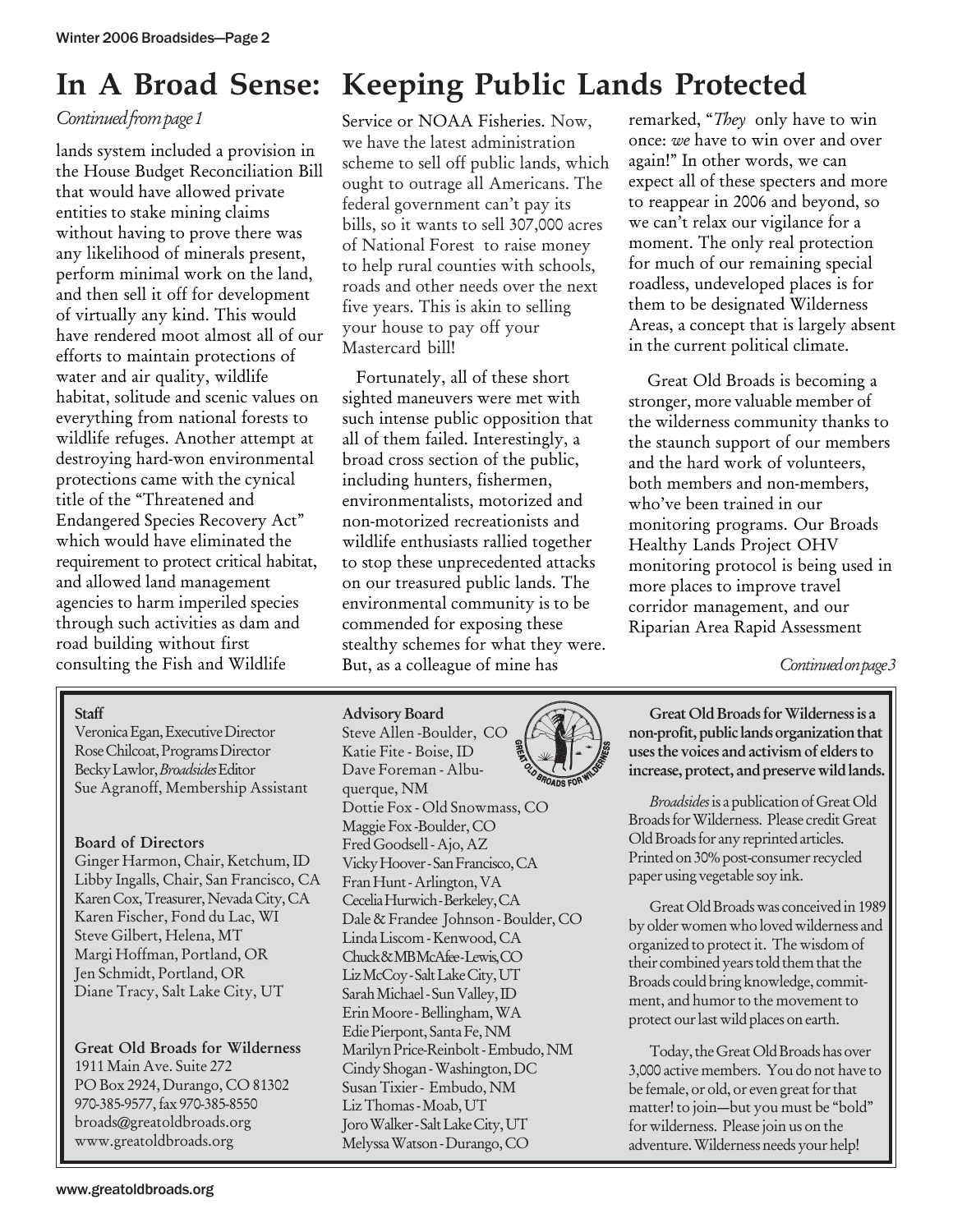### **New Board Members Add Depth To Broads**



### Margi Hoffmann

grew up on a ranch in northwest Colorado. When she wasn't

fixing fence or loading 350-pound bucks into the chute with her family, she was logging as many vibram lugsole miles as possible through the great pine forests, aspen tree groves, and open meadows of the Rocky Mountains. Summers were spent in the Wind Rivers or Tetons, running Desolation/Grey Canyons or the San Juan, familiarizing herself with the wilderness that defines this nation.

Before moving to Portland, Oregon, Margi worked for three years with the Southern Utah Wilderness Alliance to protect the outstanding wildlands at the heart of the Colorado Plateau. She ushered hundreds of activists from Utah and across the country to Washington, DC to lobby; she coordinated trainings and national days of action; she even utilized her fence-building skills to work with the Bureau of Land Management to protect sensitive areas from illegal off-road vehicles.

Margi first came in contact with the Broads when the U.S. Department of Interior decided to re-write seven land use plans in Utah, opening up hundreds of thousands of acres to oil and gas exploration and development. "I was floored by the Broads fire in the belly. On the other end of the line there was no hemming and hawing, only, 'What do you want us to do?' They were all about action and that was as refreshing as coming across a pothole when the camelback is empty and there is nothing but slickrock on the horizon. That's what fighting this administration can feel like."

When asked about her future working with Broads, Margi says, "I am honored to be working with fiery individuals of this caliber. I look forward to strategy sessions around the campfire, hiking in wild lands with Broads, and fighting big business and corrupt government in bonnets and frocks that hide our collective intelligence and bulging biceps. These are tough times for all of us working to protect wildlands; we have to laugh, we have to play, and we have to work as hard as we can. Thanks for signing me up."



Steve Gilbert has been a Montana resident for 38 years. For 35 of these years he has worked as a

biological consultant. Separate from business, Steve has worked in Alaska on salmon studies, Yellowstone Park on grizzly bears, the Teton Wilderness on an early satellite/ radio-telemetry study with elk, and many other studies. He is an associate with the Montana Peregrine Institute, and has conducted neotropical bird and raptor surveys in the West nearly every year since 1971.

Steve is a strong environmental advocate and served on the board of Northern Plains Resource Council and is presently in his  $6<sup>th</sup>$  year on the Montana Environmental Information Center (MEIC) board. He was chosen as the MEIC Community Activist of the Year in 2003. He has testified in the Montana Legislature and U.S. Senate on water and air quality, soils, aquatics and wildlife habitat issues relating to irresponsible energy development, coal and hard-rock mines. Steve

presently is the state non-motorized trails specialist for Montana Fish, Wildlife and Parks. As such, he helps administer the federally-funded Recreational Trails Program and gets to inspect trail projects funded by the program, walking 200-300 miles a year in the backcountry.

When asked why he joined Broads Board of Directors, he said, "I was attracted to Broads because of what I perceived to be their 'take-noprisoners' approach to dealing with motorized vehicle problems and wilderness issues. Although Broads may embrace the concepts of consensus and compromise where I personally do not, I find them to be refreshingly forward and progressive in their thinking and in their actions. They have sharp visions of what is right and wrong in wildland settings and have methodically, intelligently and humorously set about working for what is right. I like that and am happy I've found a place I feel comfortable and where I do not have to mince my words or beat around any bushes, green or otherwise."

### **In A Broad Sense**

*continued from page 2*

project (see pg. 9) will go into full swing in 2006 with teams monitoring numerous stream reaches.

As Executive Director of Broads, I am grateful to be working with such passionate and dedicated people. We are beginning to see some light at the end of the tunnel of environmental darkness in which we've been thrashing for the last five years. I'm feeling energized and am anticipating the battles of 2006, knowing that we're gaining momentum and support for retaining and strengthening the safeguards that protect our American public lands heritage.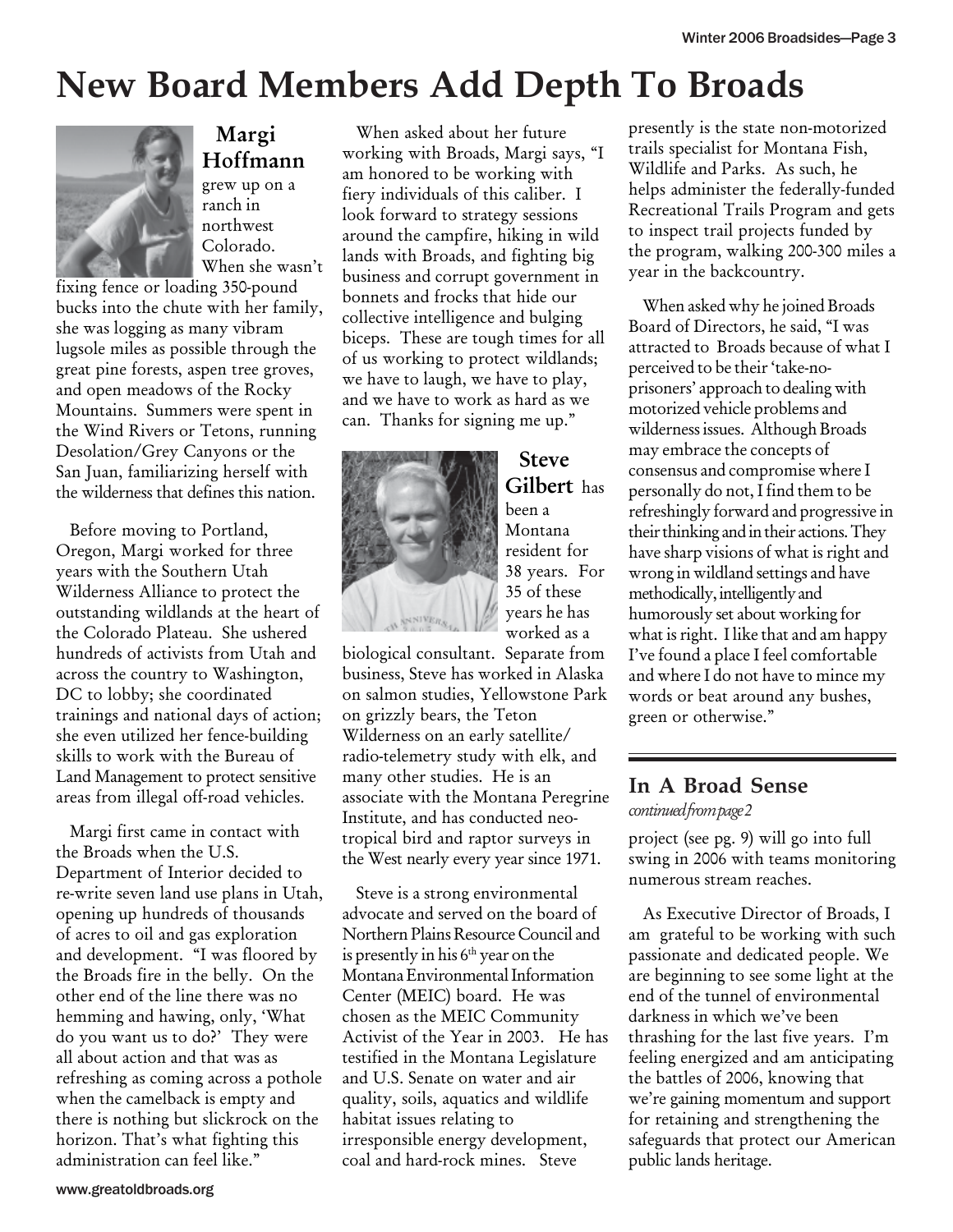# **Broads in the Background: LUV Makes A Difference**

In the small town of Kanab, Utah, big things are happening. In a place where off-highway vehicle use (OHV) is rampant, two locals, Sky Chaney and Randy Cram, have fused their passion for protecting public lands to make a difference. Last spring they organized a group called Land Use Volunteers of Kane County (LUV) to help protect the lands they love from OHV impacts. Their efforts are making a big difference on the ground.

Home to Zion and Bryce Canyon National Parks, Glen Canyon National Recreation Area (NRA), and Grand Staircase-Escalante National Monument (GSENM), Kane County is an oasis of treasured public lands. It is also one of the most politically charged places when it comes to OHV issues. County officials pulled up BLM road signs and illegally erected hundreds of county road signs on federal lands welcoming OHVs on several routes that have been legally closed by the Bureau of Land Management (BLM) to protect wildlife, scenery and cultural resources. Yet, despite blatant hostility in Kanab and Kane County to environmentalists, LUV of Kane County is making strides to protect public lands and to work with others in the community.



www.greatoldbroads.org Sky Chaney and Randy Cram-founders of LUV.

One key to LUV's success is their balanced approach to land use. "Most of us drive four wheelers on dirt roads, and we want plenty of access to the back country," said Sky, "but we also want to save some the last untouched places in the West from abuse by motor vehicles."

Another key to their success is Randy's roots to the community, where at least four generations of his family have lived their lives. "Longtime residents already knew how I felt about the land before we started LUV," said Randy, "and it may be doing some good because LUV has gotten people looking at the OHV issue and what's going on."

LUV was first founded after an OHV monitoring workshop was held in Kanab by Great Old Broads for Wilderness. Broads suggested that someone volunteer to organize local folks to monitor OHV impacts. "I got together with Randy," said Sky," and Randy said, "Someone's got to do it. Let's do it."LUV has been going strong ever since.

Right now LUV has about 12-15 active volunteers who get out on the ground and assist with monitoring and restoration projects and another

50 or so folks who receive conservation updates. LUV's overall purpose, said Sky, is to protect and conserve natural public lands in Kane County. To do so, LUV assists the BLM in restoration work and signing of designated OHV routes, collects valid data on the impacts of OHVs that can be used to influence OHV policies and works to be politically active by gathering signatures



*LUV marches in Kanab's 4th of July Parade.*

for petition letters and writing articles and letters for the local paper as well as the Salt Lake Tribune.

LUV currently monitors and collects data on Moquith Mountain Wilderness Study Area (WSA), a critical area because there are OHV routes allowed within the boundaries of this WSA. These routes connect to the adjoining Coral Pink Sand Dunes State Park, a popular playground for sand-churning vehicles. Because of the vehicle traffic there is a lot of use/abuse in the WSA, and it has been a constant battle to keep illegal trails closed. LUV's long-term goal for the area is to change the management plan. "The current management plan isn't working," said Sky, "more than half of the signs or barriers we put up get destroyed or taken down within a month." LUV would like to see improved facilities for OHVers who use the Coral Pink Sand Dunes, and improved law enforcement to keep riders where they belong.

In GSENM, LUV has monitored Willis Creek, Lick Wash, and Harris Wash. "Every accessible wash in GSENM has illegal OHV tracks running into it without exception," said Sky. Furthermore, Sky noted that the trend over the past few years has been to cut law enforcement and<br>Continued on page 5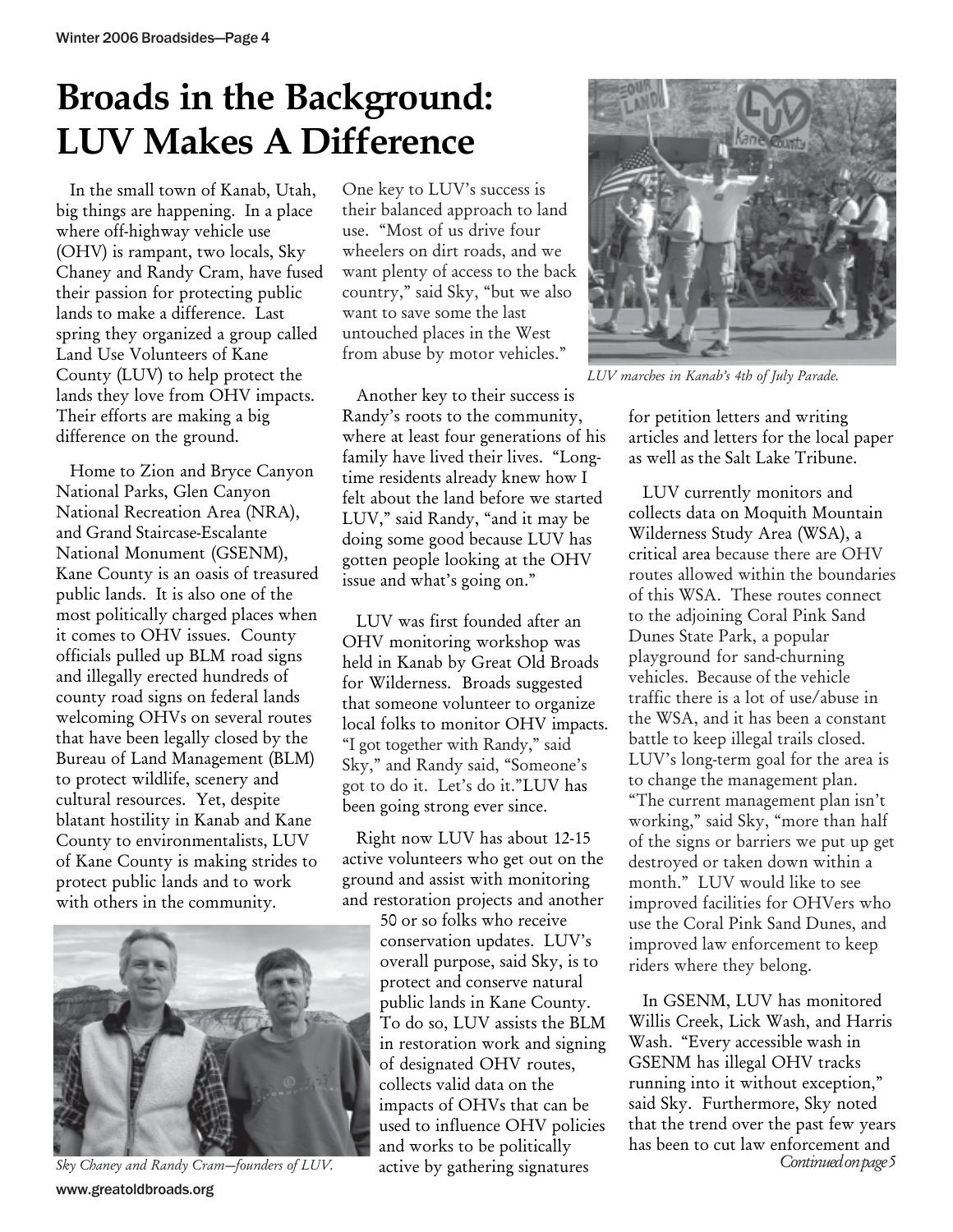# **The Broader Wilderness: Updates and Alerts**

As you'll see below, the hard work of many wilderness supporters has halted several actions that were inimical to wilderness preservation. However, there continues to be an urgent need for us to speak out against those activities that threaten the wild places we love, whether we've ever set foot in them or not!

#### Wolves and Helicopters

In January the US Forest Service was on the brink of issuing a Special Use Permit to the Idaho Game and Fish Department (IGFD) to land helicopters in the Frank Church-River of No Return Wilderness to dart and radio-collar wolves. Not only was this action unnecessary and illegal, but it could easily have been the precursor to the killing of wolves in "the Frank" in the name of increasing elk herds.

A number of organizations including The Wilderness Society, Western Watersheds Project, Idaho Sporting Congress and Wilderness Watch quickly formulated a plan to hire an attorney to seek a temporary restraining order and file a lawsuit if necessary to stop this egregious use of mechanical devices in Wilderness. Broads was chosen as the lead organization on the suit, and Ginger Harmon, Ketchum ID resident and co-chair of the Board of Directors was chosen as the media contact. Laird emailed both the Forest Service and the IGFD with our intentions. Within two days of notification, the Forest Service had reversed its decision, stating the need for "further study" of the idea. Apparently battling it out in court with Great Old Broads, et. al., was too much for Regional Director Jack Troyer. Score one for the grandmas and the wolves!

Labyrinth Canyon, Utah There was good news for Wilderness in Labyrinth Canyon of the Green River and the San Rafael Swell in

Utah in early February, when the Bureau of Land Management announced it was withdrawing over 90,000 acres of wilderness quality lands from oil and gas leasing for at least a year, in order to "study the appropriateness" of energy development in these remote, unspoiled areas. Both Labyrinth Canyon and the San Rafael Swell are far more valuable as undeveloped recreation and wildlife havens, and the thousands of concerned citizens who raised their objections to shortsighted exploitation there have much to celebrate. The battle is not over, though, as only Wilderness designation will provide permanent protection to these and other as yet unspoiled places.

#### Great Smoky Mountains Alert

*Continued on page 11* In 2005 we held a Broadwalk at the Great Smoky Mountains National Park where we investigated the "Road to Nowhere" a controversial

# **Broads in the Background Continued**

very few people are being cited for illegal OHV activity. While such practices are frustrating, Sky and Randy are optimistic that LUV and its actions can make a difference. "Over time, when there is a change in the national administration this data will be used to influence policies in OHV areas," said Sky.

Already, LUV is seeing success with collecting monitoring data. One of Randy's biggest successes happened last year when he submitted pictures of Hog and Trail Canyon that he had taken. Now Trail Canyon is completely closed to OHV traffic and Hog Canyon has been changed from open to designated routes only.

While there is resentment in town regarding environmentalists, Randy and Sky have learned to take it in stride. They have offered to work with the 4x4 Club on restoration projects, and have made an effort to RANABITES by Sky Change show those in the community

that they have a lot in common. "The majority of people want to preserve public lands," said Sky. "There are also a lot of people in town who are more conservationist than you would expect. For example, a lot of long-time residents and OHVers don't agree with the county wanting to take over thousands of miles of dirt roads on public land."

Though there is still much to do to achieve its goals, LUV is an example of how a relatively small number of people with commitment and passion can make a difference. —BL

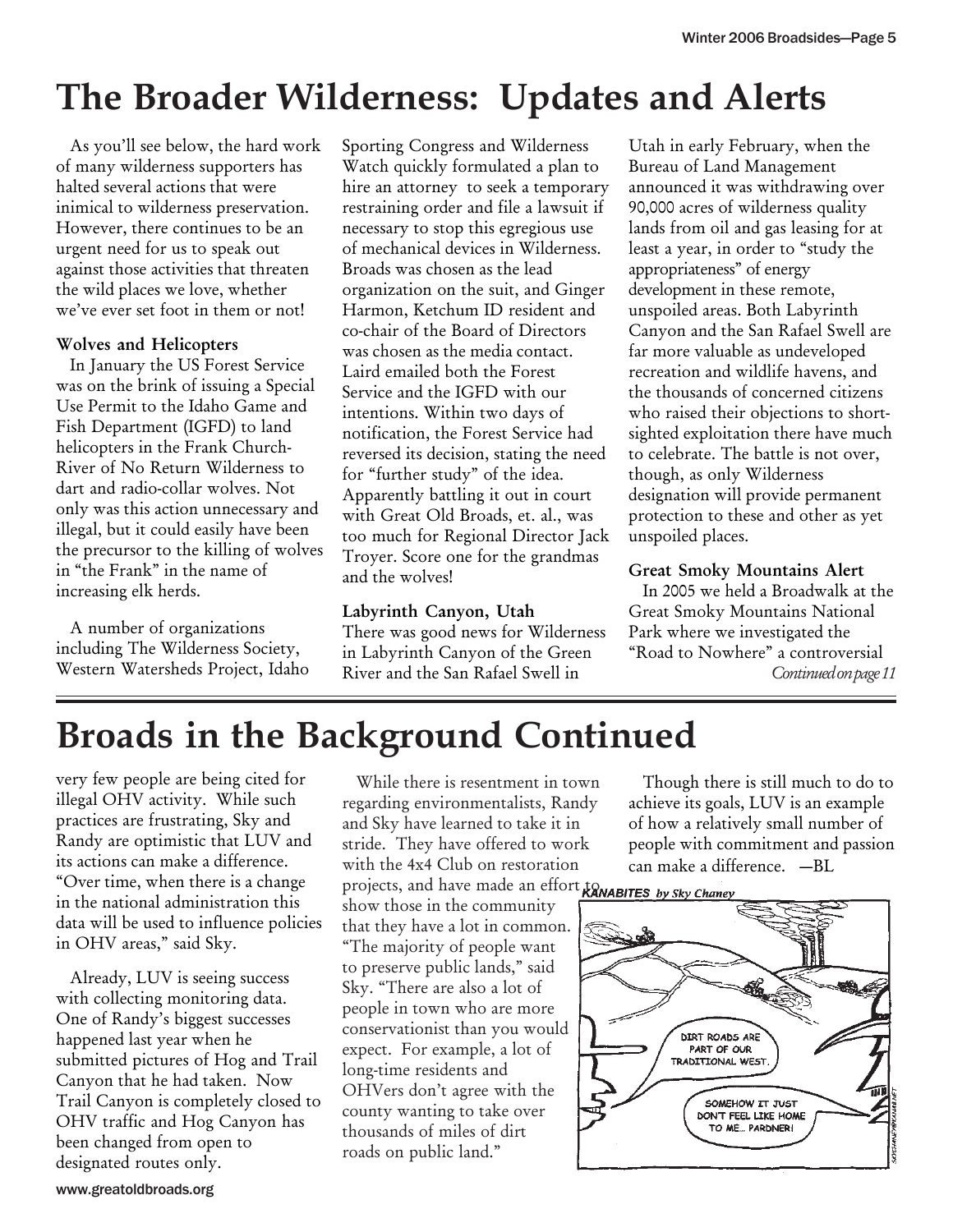# **Make Plans to Join Broads at a 2006 Broadwalk**

#### Tumacacori Highlands Broadwalk

Location: Southern AZ (near Nogales) Date: April 6-10 Cost: \$110 per person for members of Great Old Broads for Wilderness \$130 per person for non-members

We will gather in the Sonoran Desert this spring to explore and learn about the importance of this area and why it is deserving of Congressional Wilderness Designation. Representative Raul Grijalva, (D-AZ, 7<sup>th</sup> District) has agreed to sponsor a wilderness bill in Congress for the area. We need to help ensure that our elected officials know there are many citizens who want this area protected.

The Tumacacori Highlands are one of the most biologically diverse areas in the United States. As one of the most popular birding areas in the world with more than 400 bird species, the Sky Island region and Tumacacori Highlands also host more mammal and reptile species than anywhere else in the United States. Jaguars, elegant trogons, gray hawks, mountain lions, javelina, coati…an amazing array of animals call this place home. But increased pressures from population growth, off-road vehicles, Border Patrol activities, and the energy industry threaten to change the natural character of this region. Come discover this part of the Sky Islands and learn how to add your voice to the call for its protection.

We will be camping at Calabasas Group Campground on the Coronado National Forest. Pena Blanca Lake is nearby. Folks will gather Thursday afternoon to set up camp and things will get underway with dinner and speakers afterward. Breakfast and dinner each day will be catered so we

don't have to spend our time cooking and cleaning up. We can have full days in the field and time to socialize and learn from our array of speakers from such organizations as the Sky Islands Alliance, Native Seeds/SEARCH and the US Forest Service. We will also spend some time doing a service project in conjunction with the US Forest Service. The Broadwalk will end with breakfast on Monday.

The cost for this long weekend includes camping fees, four breakfasts, four dinners, and speakers. For more information on the issues see www.skyislandalliance.org

#### . Manti-La Sal Broadwalk

Location: mountains near Moab, UT Date: June 8-12 Cost: \$60 per person for members of Great Old Broads for Wilderness \$70 per person for non-members

This Broadwalk focuses on Broads Healthy Lands Project – our travel corridor monitoring project that collects information on impacts caused by off-highway vehicle (OHV) use and puts it into a comprehensive database. If you don't know much about this project or the database please check out our OHV monitoring website www.goginger.org. Broads has partnered with Plateau Restoration and Redrock Forests to train volunteers and monitor impacts on lands in the Manti-La Sal National Forest. We will spend a morning learning about the project and the monitoring process and then break into small groups to collect data on impacted routes that have been identified in collaboration with the Forest Service. At least half of another day will be spent hiking

routes and collecting baseline data for this project.

We will also have time for some fun hikes with a range of difficulty such as peak climbs in the La Sals or exploring in portions of the Behind the Rocks Wilderness Study Area (true redrock country). Various speakers will cover topics such as geology, the status of Utah wilderness efforts, RS2477, and oil and gas threats. On Monday morning, after we break camp, there will be an optional Colorado River float for those interested.

Moab, UT in the heart of redrock country is the jumping off point for this Broadwalk adventure but we will be heading up into the La Sal Mountains where the weather should be lovely and cooler in June. We will camp at a dispersed use site on the La Sal Pass Road called Medicine Lake (elevation about 8,500 feet so nights will be cool!). Port-a-potties and potable water will be provided.

The Broadwalk will start Thursday afternoon with time to set up camp, dinner and speakers afterward. Breakfast and dinner each day will be prepared at camp by Plateau Restoration. We can have full days in the field and time to socialize and learn from our array of speakers. The Broadwalk will end with breakfast Monday morning.

To reserve your spot for any of these events, send full payment to Great Old Broads, PO Box 2924, Durango, CO 81302. Please include an email address if you have one. Detailed information on logistics, packing, and agenda will be sent to registered participants. Information on other 2006 event will be available online at www.greatoldbroads.org.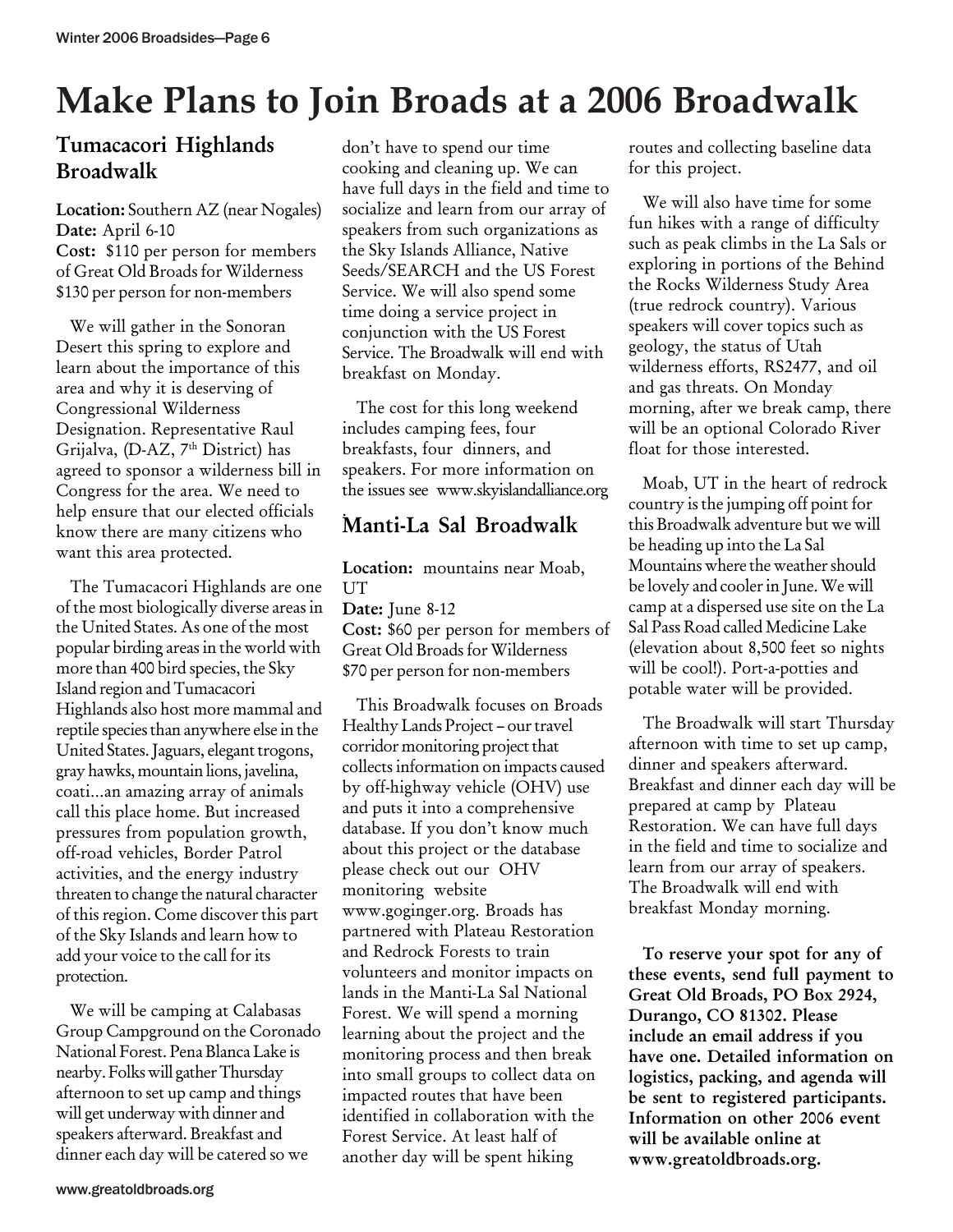# **Tumacacori Highlands Worth Preserving**

The Tumacacori Highlands are a national treasure. This large, remote roadless area offers visitors a unique opportunity to hike, hunt, and explore one of Arizona's last remaining true wildlands. Home to magnificent species such as the jaguar, elegant trogon, and Chiricahua leopard frog, in addition to hosting a great diversity of cultural and historic sites, the Tumacacori Highlands are now threatened by off-road vehicle use and impacts from an expanding population. The best way to protect the area is to designate it as Wilderness. The Tumacacori Highlands Wilderness Proposal aims to designate approximately 84,000 acres of the Coronado National Forest (no private land) as Wilderness to help permanently protect this amazing landscape.

One of the most biologically diverse areas in the United States, the Tumacacori Highlands is one of the most popular birding areas in the world with more than 400 bird species,



*Photo provided by Sky Island Alliance*

area provides exceptional habitat for rare and sensitive species and offers refuge for many endangered species, such as the peregrine falcon, Chiricahua leopard frog, and Mexican spotted owl. Southeastern Arizona also boasts the highest concentration of jaguar sightings in the nation and offers

*It is true that not everyone can visit all of the wilderness areas but that is not the reason to have them. Humans don't have to be using, tramping, building or developing every piece of land on Earth. Some of it has to be set aside for other species and just a place that is quiet and serene. —Elaine Mays, in The Arizona Republic, February 3, 2004*

the Sky Island region and Tumacacori Highlands also host more mammal and reptile species than anywhere else in the United States. Tropically-orientated plants and animals, such as the Mexican vine snake, epiphytes (plants that grow in trees), five striped sparrow, Sonoran Chub (endangered fish), and others cannot be found anywhere else in the United States.

The Sky Islands are also the most diverse U.S. area for mammals, with some 90 different native species. The birding enthusiasts one of the most species-rich habitats in the world.

With a dwindling number of places free of roads, designating the Tumacacori

Highlands as Wilderness will not only protect exceptional habitat, but also provide an area free of human influence with outstanding recreational opportunities, including hunting. The Tumacacori Highlands are an exceptional whitetail deer hunting ground, rated "excellent" by the Arizona Game and Fish Department. The primitive nature and unroaded areas of the Tumacacori Highlands offer hunters an increasingly rare traditional backcountry experience in Arizona.

Furthermore, as part of the Santa Cruz River watershed, the Tumacacori Highlands provide a naturally functioning ecosystem that offers clean air and water for residents surrounding the area. Wilderness designation in the Highlands will help to keep watersheds and air healthy for the future.

There are also economic benefits to designating this special place as Wilderness. In Arizona, 41.4%—or 1.6 million residents—take part in hiking annually. [Source: Outdoor Industry Foundation, Outdoor Recreation Participation and Spending Study, A State-by-State Perspective, 2002.] The Tumacacori Highlands offer an increasingly rare wilderness backcountry experience in Arizona and will help protect the spectacular wildlife habitat found throughout the Sky Island region.

Please join Great Old Broads on our Tumacacori Highlands Broadwalk and discover for yourself why this amazing area is worth protecting as Wilderness and help lend your voice to its protection.

*—Information provided by Sky Island Alliance*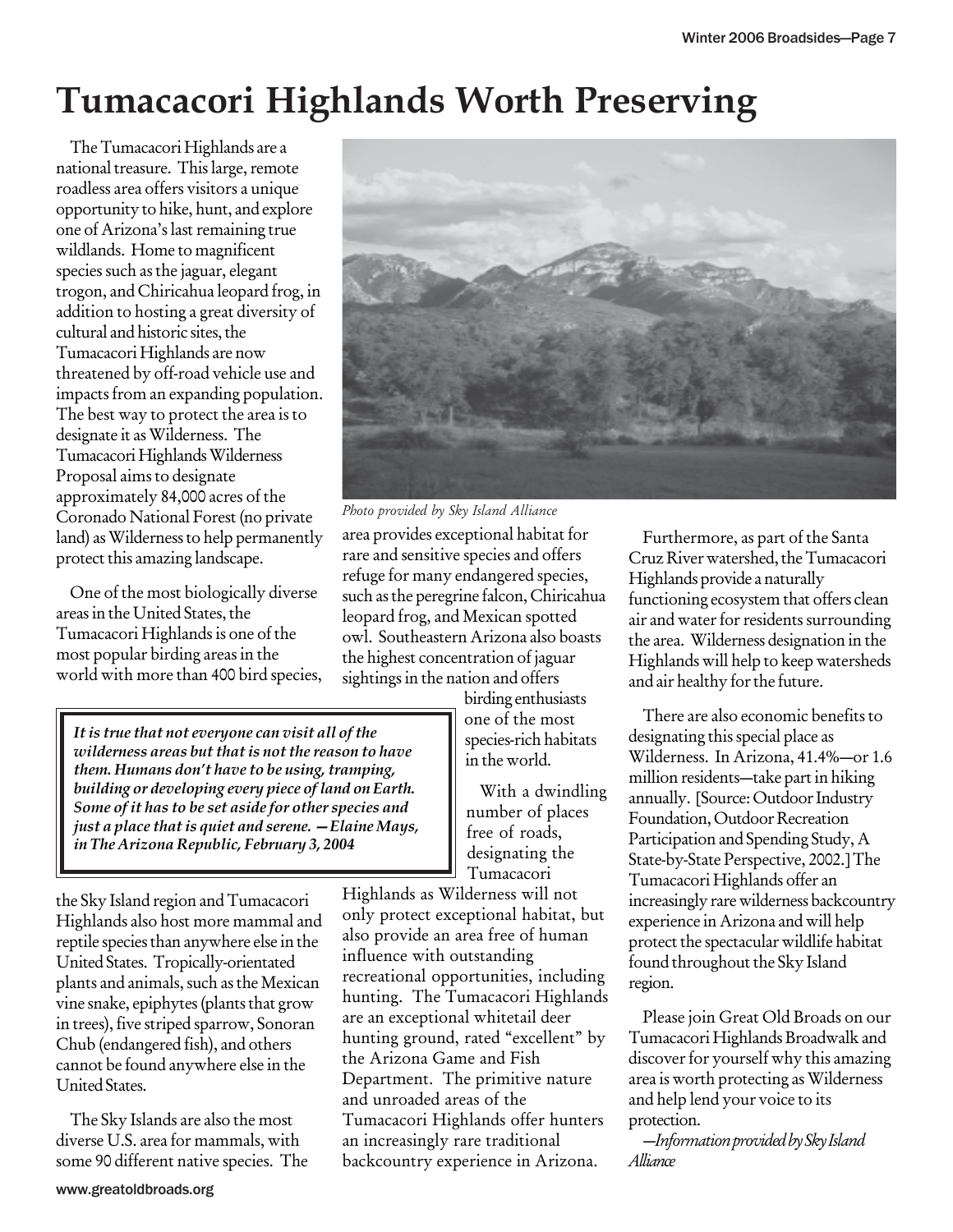# **Huge Subsidies Paid to Public Lands Ranchers**

*by Mark Salvo and Greta Anderson*

It's finally, *officially* confirmed. Federal public lands ranchers annually receive millions of dollars in taxpayer subsidies to graze public lands. In some cases ranchers could not continue grazing without taxpayer support. In nearly every case subsidized ranchers pursue their activity at the expense of native flora, fauna and ecosystems on public lands.

In October 2005, the Government Accountability Office (GAO) finally released a report that found that public lands ranching costs taxpayers at least \$123 million annually on

from the public's largesse. Of the approximately 989,460 livestock producers in the United States, only 2 percent hold federal grazing permits/leases. The report also shows that the current grazing fee not only falls short of fair market value, but fails to recover even one-sixth of the costs of the federal grazing program. If grazing fees were to recover costs for these two agencies, the BLM would need to charge \$7.64 per animal unit month (AUM) and the Forest Service would have to charge \$12.26 per AUM. The current fee is \$1.79 per AUM.

GAO's report exposed the galling ubiquity of federal government

> support for public lands ranching. The report lists an array

departments and agencies that spend millions of dollars to support the federal grazing program, from APHIS-Wildlife Services, which

of federal



*Cattle often degrade public lands at taxpayers expense.*

National Forest System and Bureau of Land Management lands (see the report and additional information at www.publiclandsranching.org/ htmlres/subsidies.htm). Overall, ten federal departments and agencies spend \$144 million dollars annually to manage public lands grazing, while receiving only \$21 million per year in grazing fees (most of which are deposited into the "Range Betterment Fund" and similar dedicated accounts).

While taxpayers subsidize numerous and worthy government programs, in the case of public lands grazing, only a select few benefit

contracts with exterminators to kill predators on public lands, to the Department of Justice, which pays lawyers to defend federal grazing policy against citizen lawsuits to protect public lands and resources.

Unfortunately, GAO's report suffers from some gaping holes in the data. For example, GAO refused to estimate some direct and indirect subsidies (agency planning, range management, etc.) that contribute significantly to the total subsidies received by ranchers. Several agencies, including the Natural Resources Conservation Service and the Environmental Protection Agency, also failed to

provide estimates of their grazing related costs to the GAO, even though these agencies are charged with mitigating grazing impacts to soil, water, and vegetation. A study published by the Center for Biological Diversity in 2002 responsibly estimated these missing costs and concluded that the total cost of federal grazing program is closer to \$500 million annually. Finally, the GAO report does not address the environmental costs of livestock grazing on public lands, such as impaired habitat and diminished recreational and aesthetic values.

Despite its flaws, the new GAO report has finally settled a debate between conservationists and public lands ranchers about whether public lands grazing is a losing proposition for taxpayers. It is, in fact, a rotten deal. Representatives of the public lands ranching industry did not dispute the findings in the report. Rather, Jeff Eisenberg, executive director of the Public Lands Council of the National Cattlemen's Beef Association, said the numbers don't reflect the value of "maintaining a way of life and keeping land free from development" and that low grazing fees represent "a sound investment that reflects decades and decades of public policy." Of course, both contentions are a pile of cow poop. Some people just don't get it.

Take action by letting your representative know you are tired of subsidizing private ranchers and the impairment of your public lands.

*Mark Salvo directs the Sagebrush Sea Campaign (www.sagebrushsea.org) from Chandler, Arizona. Greta Anderson coordinates the Range Restoration Campaign for the Center for Biological Diversity in Tucson, Arizona (www.biologicaldiversity.org).*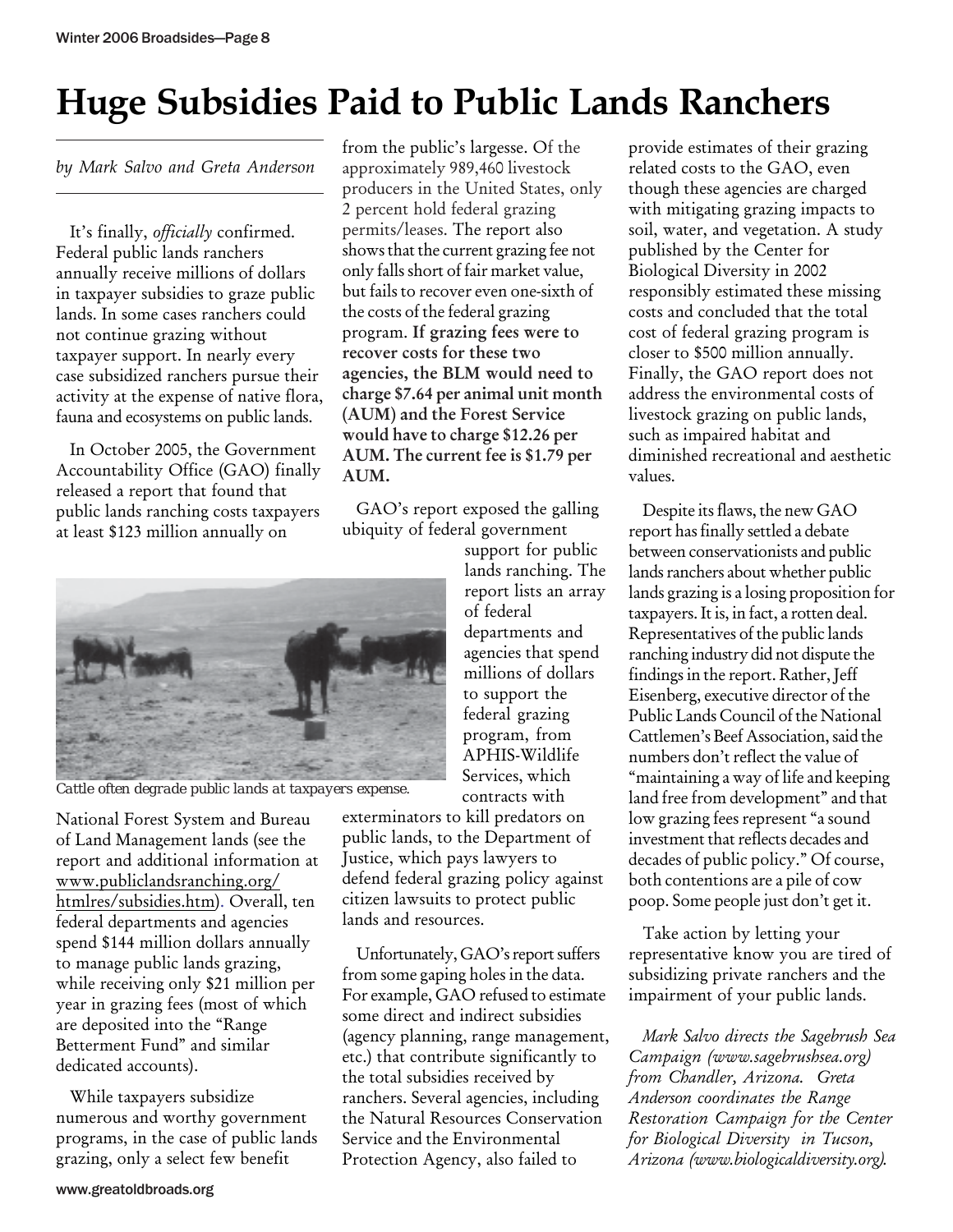# **Broads Train Citizens to Assess Health of Public Grazing Lands**

*by Ronni Egan*

Great Old Broads has, for the past four summers, hosted our Days in the Desert workshop, in partnership with a team of scientists and the Wild Utah Project (WUP). During these workshops non-scientist volunteers, mostly Great Old Broads, were trained to assess the health of desert riparian areas using a protocol designed by the scientists. The aim has been to produce a user guide that, with a day of training, could be used by citizens to identify the condition of a stream and its banks, and to provide a way for them to make substantive, useful comments to land managers regarding the functioning condition of the system. The role that the Broads played was as "guinea pigs," who commented at the end of each training on what worked and what didn't in terms of lay-people understanding and applying the methods. Early on, we found that the scientific jargon and complex measuring techniques were simply too burdensome for us "mere mortals," and worked with the scientists to simplify the technique so that even a bunch of Broads could use them. After numerous revisions by primary authors Pete Stacy, Allison Jones,Jim Catlin and Don Duff with some final edits by Rose Chilcoat and myself, the User Guide will be available this spring.

Broads and WUP are happy to announce that our first real training of citizens is in the works for this summer. My little town of Mancos, Colorado has formed a Conservation District to inventory the condition of the Mancos

River and all its tributaries, and Broads will be assisting in training local volunteers, using the newly published *User's Guide for the Rapid Assessment of the Functional Condition of Stream- Riparian Ecosystems in the American Southwest*. Working with the Natural Resources Conservation Service, we hope to engage everyone from the Ute Mountain Ute tribe to local Junior High School students in learning about their river, its current state of health (functioning condition) and how to restore those reaches in need of improvement.

These days, it seems that too many folks feel they have no say in our democratic processes. Great Old Broads for Wilderness is proud and excited to help empower those who wish to be involved in the management of their public lands by offering another tool to grassroots activists. If you're interested in learning more about this project, more information will be available soon on our website.



*Allison Jones and Ronni Egan walk a desert stream to learn how to assess its health at a 2003 Days in the Desert.*

#### **Broads Sue to Protect Glen Canyon Recreation Area from Grazing Impacts**

 Glen Canyon National Recreation Area typifies the beauty and diversity of the Colorado Plateau. The area includes an incredible diversity of plant and wildlife species, riparian areas that are critical in the area's arid environment, breathtaking vistas that attract visitors from around the world, and a rich deposit of cultural resources.

However, livestock grazing is significantly damaging these resources. Although the National Park Service attempted to address the damage to Glen Canyon resources by developing a Grazing Management Plan in 1999, the agency has not implemented the plan. Rather, the Park Service sat by idly while the Bureau of Land Management (BLM) reauthorized grazing on at least twenty-three allotments within Glen Canyon since 1999 without conducting the appropriate environmental analysis. Although the Grazing Plan identified damage to Glen Canyon resources and contained specific standards for reducing the damage, the Park Service did not implement the Plan on these allotments.

Thus, Great Old Broads for Wilderness and the Center for Biological Diversity recently filed suit against the National Park Service and the BLM for failing to properly manage grazing allotments in the Glen Canyon National Recreation Area to force the agencies to comply with the law by taking into account the impacts of livestock grazing on the precious resources of Glen Canyon and to prevent any further damage.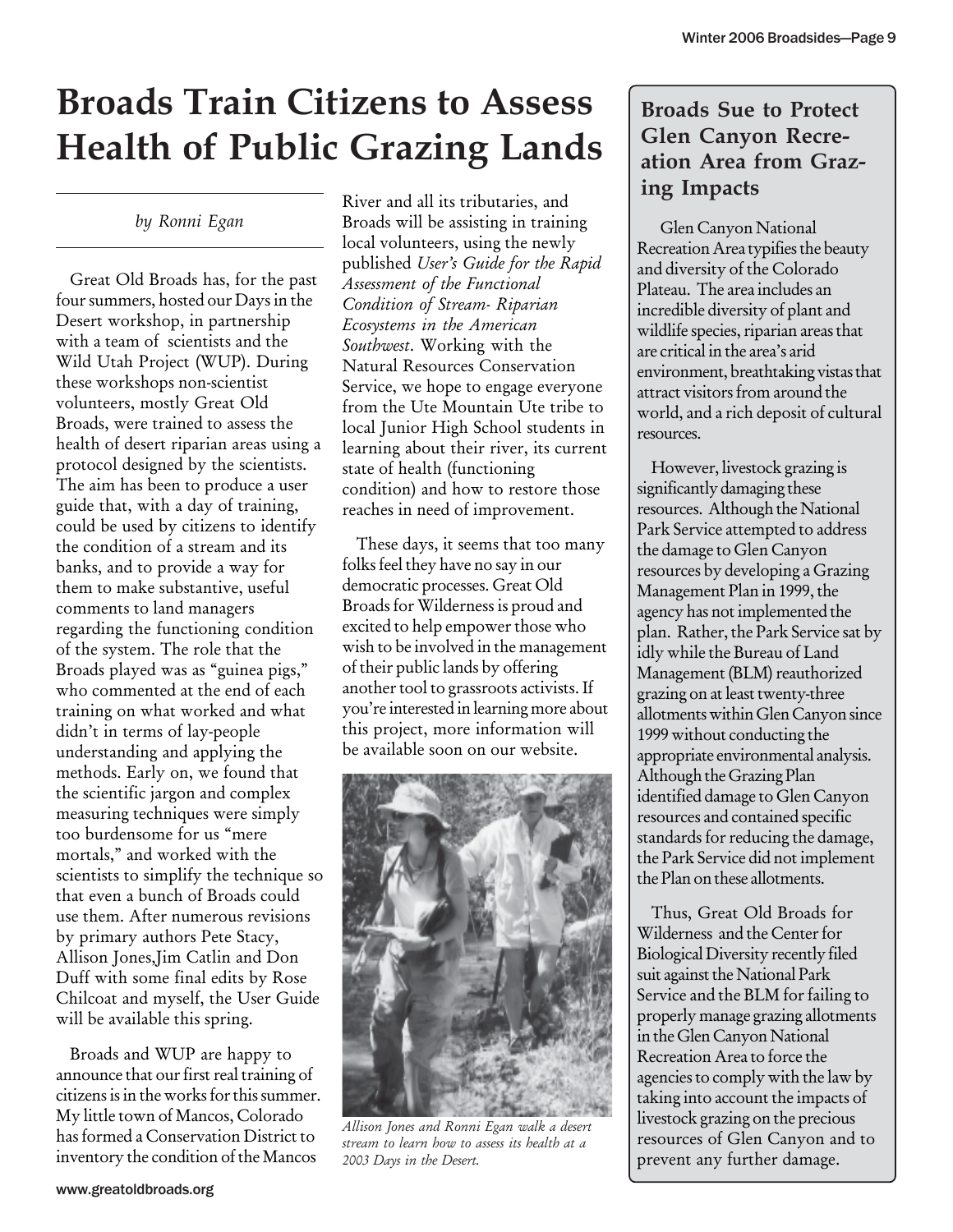### **Wild for Wilderness Online Auction Huge Success**

The Board and staff of Great Old Broads for Wilderness would like to thank both our donors and those who participated in our online auction as bidders. This was our first ever online auction fundraiser and it was a huge success. We raised over \$28,000 for our work for wilderness!

If you would like to donate any item(s) for our 2006 online auction, such as adventure trips, outdoor gear, vacation stays, restaurant meals, and more, please email Rose Chilcoat at rose@greatoldbroads.org.

Below is a list of our donors, without whom this auction would not have been possible. We are deeply grateful for their generosity. Website links to our donors can be found online at www.greatoldbroads.org. We encourage you o patronize our sponsors as a thank you for their support of Broads.



*Ann Gambrino and Barbara Eaton surf through auction selections at a Broads gathering in Salt Lake City.*

Alaska Conservation Foundation Ann Perius-Parker Anne Sawyer Appalachian Education and Recreation **Services** Arroyo-Design Auberge Du Soleil Barbara and Dick Ellis Barbara Massey Barbara Walker Bernard Halliwell Black Diamond Blondies Blue Hill Restaurant Blue River Retreat Carole King Caroly and George Jones Carolyn Rapp Casa Anna Catherine Miller Cecelia Hurwich Cheryl Costantini Chez Panisse Cafe Christine Zapf Chuck and MB McAfee Clytia and Joe Curley Folkwest Festival Dave Foreman David Halliwell di Rosa Preserve Diane Johnson Diane Tracy Don Kloetzke Don Rivenes Dykinga Photography

### *Thank You!*

Durango/Silverton Narrow Gauge Railroad El Dorado Hotel and Kitchen Escalante Outfitters Eve Childs-Best For the Birds Four Corner River Sports Fred Goodsell Gary Ladd Grandeur Images Gretchen Starks Martin Halter Ranch Vineyards Heinke Clark and Jacques Beckers Jack's Plastic Welding Jennifer Flatley, CMT Jill Davenport Joan Hoffmann Kachina Kitchen Karen Fischer Karen's Family Pharmacy Kathy Morey Kathy Rose Katie Lee Kennebec Cafe KSUT Public Radio La Bodega De Mexico Leba Wine Leslie Freeman Designs Libby Ingalls Linda Cooper and Dick Yeaw Linda Helding Schure Lisa Strachan Lush Lynne Taylor Margery Jackson

Mark Meloy Mary Ann Warner Meg Ingraham Milwaukee Admirals Nancy Mike Nantahala Outdoor Center Ninebark Publications Olivia Diaz Osprey Packs Pack Creek Ranch Pat and Jim Peek Patagonia Petzl Piatti Ristorante Pine Needle Mountaineering Plateau Restoration REI Rio Grande Mexican Restaurant Rockhouse Guides Southern Lights Custom Frames Southern Lights Digital Images Steve Allen Steve Gilbert Susan Tixier Susan Tweit Suzan Rogers Suzie Rashkis Synergy Terry Vandiver Tom Joyce Valley of the Gods Bed and Breakfast Westminster Presbyterian Church Wilderness Inquiry Wilderness Journeys/Pagosa Rafting Willow Canyon Outdoors

www.greatoldbroads.org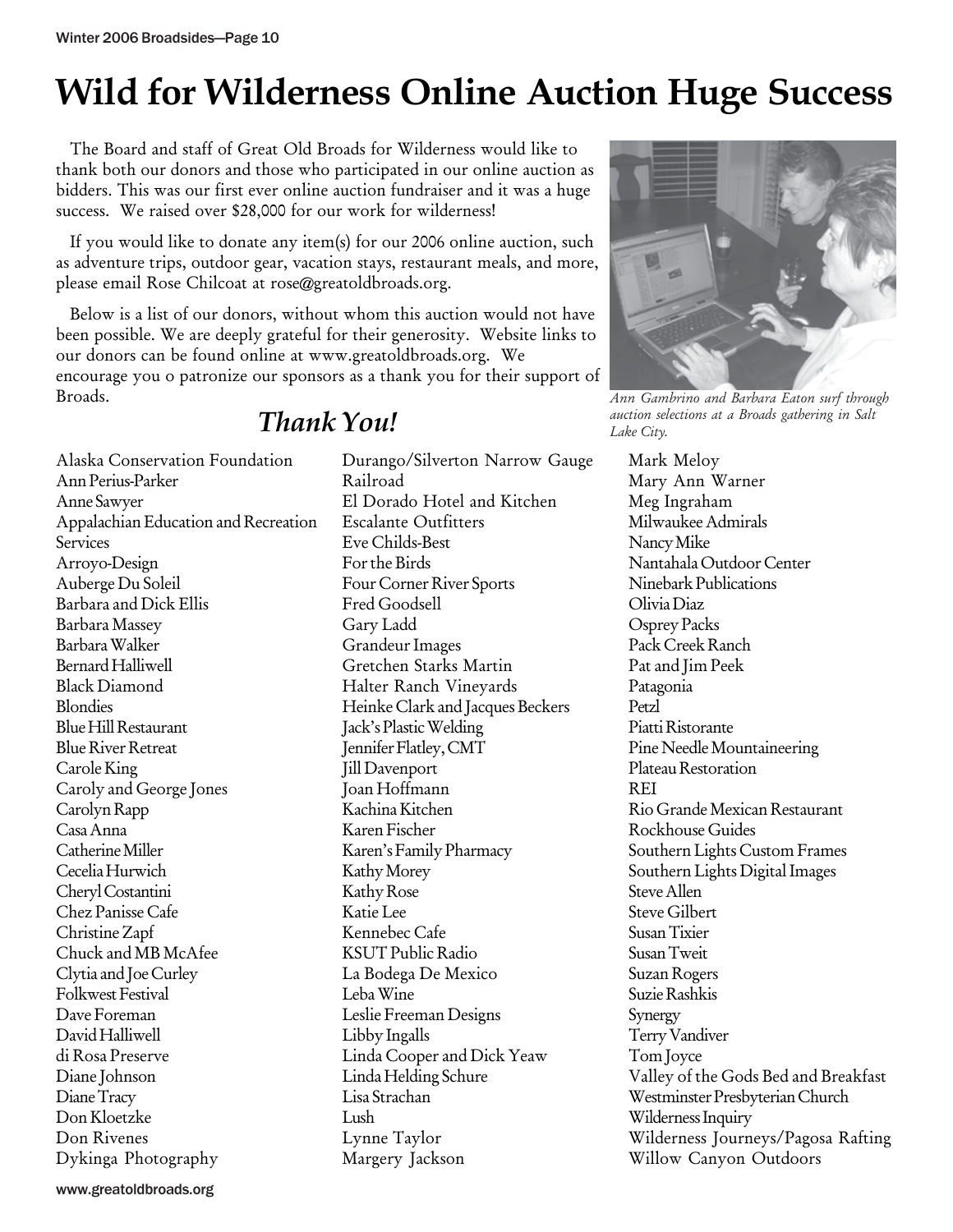### **The Broader Wilderness: Updates and Alerts**

*Continued from page 5* road proposal that would cost taxpayers over \$600 million and irreparably impact the East Coast's largest roadless area.

The National Park Service has acknowledged in the past that this road would serve no transportation need and would jeopardize the agency's mission to protect the Park's rich biological and cultural resources. A Draft Environmental Impact Statement was released by the Park in January and does not specify a Preferred Alternative in spite of pages of findings of major, adverse, long-term or permanent impacts. The agency then makes a totally unsubstantiated conclusion that "*Based on the information obtained to date, which is presented in the impact analysis*, *none of the alternatives would harm the integrity of GSMNP or AT resources or values*…"

 The DEIS can be viewed at www.northshoreroad.info/ documents.htm. More info on this issue is available on Broads website/ past *Broadsides.* Your comments are needed and can be made electronically at northshoreroad@arcadis-us.com or mail your comments to: North Shore Road Project,Great Smoky Mountains National Park, PO Box 30185,Raleigh, NC 27622. Please send a copy of your letter or e-mail to your Congressman and Senators.

#### Cabinet Mountains Alert

 A tiny population of grizzly bears hangs by the thinnest thread in the Cabinet Mountains of NW Montana, along with a population of imperiled bull trout. Nevertheless, the US Fish & Wildlife Service has signed off on construction and operation of a huge copper and silver mine in the middle of this important

habitat and under the Cabinet Mtns Wilderness.

 In 2000, the Service concluded that the proposed Rock Creek mine would jeopardize the Cabinet-Yaak grizzly population and wipe out the the Rock Creek bull trout population. Responding to a 2002 Earthjustice lawsuit, the Service withdrew its Opinion to reconsider potential mitigation measures. In 2003, they issued a new Non-Jeopardy Opinion concluding the mine does not pose an unacceptable threat to grizzlies and bull trout. Another lawsuit, and in March 2005, Judge Donald Molloy threw out the Service's Opinion.

 The mine proposal has resurfaced again. Letters of protest are urgently needed: Kootenai National Forest, 1101 Highway 2 West, Libby, MT 59923.

### **Become a Sustaining Member!**

Join our Sustaining Member program and help provide critical support for our work to protect our nation's pristine roadless public lands. Giving on a monthly basis provides reliable funding for Broads so that we can focus our energy and resources on the many wilderness issues at hand. It's easy and secure—you can sign-up using a credit card or a voided check. Please, give Broads the greatest gift you can—your ongoing support.

Yes, send me my free t-shirt for supporting Broads as a Sustaining Member! S, M, L, XL (circle)

| Yes, I want to help! Here's my commitment to a monthly gift:                                                                                                          |  |  |  |  |  |  |
|-----------------------------------------------------------------------------------------------------------------------------------------------------------------------|--|--|--|--|--|--|
| \$100 $\Box$ \$50 $\Box$ \$30 $\Box$ \$15 $\Box$ \$10(minimum) $\Box$ Other                                                                                           |  |  |  |  |  |  |
|                                                                                                                                                                       |  |  |  |  |  |  |
|                                                                                                                                                                       |  |  |  |  |  |  |
|                                                                                                                                                                       |  |  |  |  |  |  |
| Select payment method: Credit Card   Auto Bank Withdrawal (attach voided check)                                                                                       |  |  |  |  |  |  |
| <b>Security Code:</b> _______________(VISA/MC - last 3 digits on the signature strip/ AMEX - 4 digit code on front above account number)                              |  |  |  |  |  |  |
|                                                                                                                                                                       |  |  |  |  |  |  |
| I authorize Broads to arrange automatic payments from my account on the 20th day of each month. I understand I may cancel at any time with 30<br>days written notice. |  |  |  |  |  |  |
|                                                                                                                                                                       |  |  |  |  |  |  |
| <b>Mail form with voided check to:</b> Great Old Broads for Wilderness * P.O. Box 2924 * Durango, CO 81302                                                            |  |  |  |  |  |  |